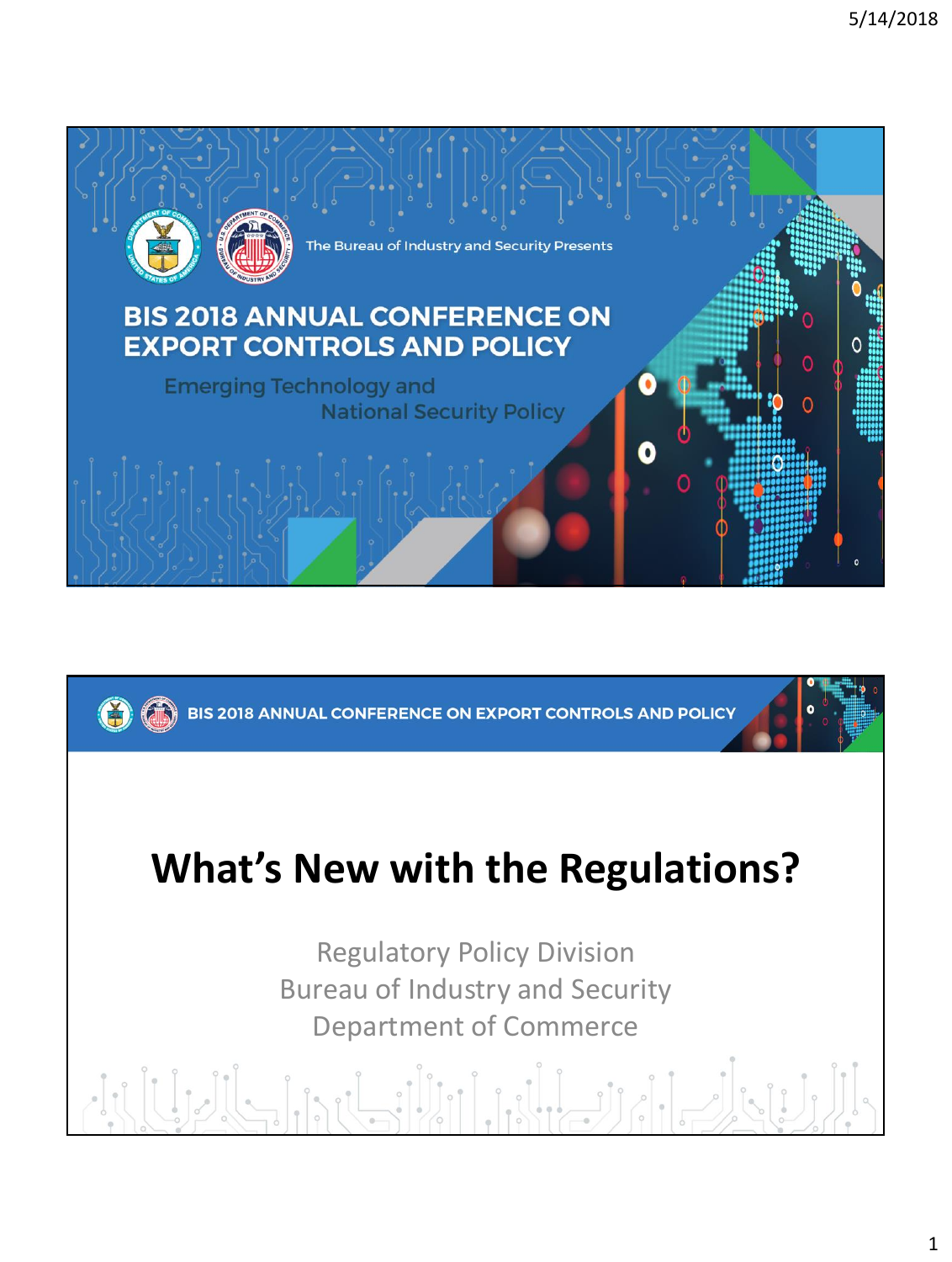# Rule Topics

- **Country Policy**
- Multilateral Regimes
- Commerce Control List
- Prohibited/Restricted End Users
- **Other**

 $\int_{0}^{\infty} \left| \int_{0}^{\infty} \right|^{2} \left| \int_{0}^{\infty} \right|^{2} \left| \int_{0}^{\infty} \right|^{2} \left| \int_{0}^{\infty} \right|^{2} \left| \int_{0}^{\infty} \right|^{2} \left| \int_{0}^{\infty} \right|^{2} \left| \int_{0}^{\infty} \right|^{2} \left| \int_{0}^{\infty} \right|^{2} \left| \int_{0}^{\infty} \right|^{2} \left| \int_{0}^{\infty} \right|^{2} \left| \int_{0}^{\infty} \right|^{2} \$  $\frac{1}{2}$ 3

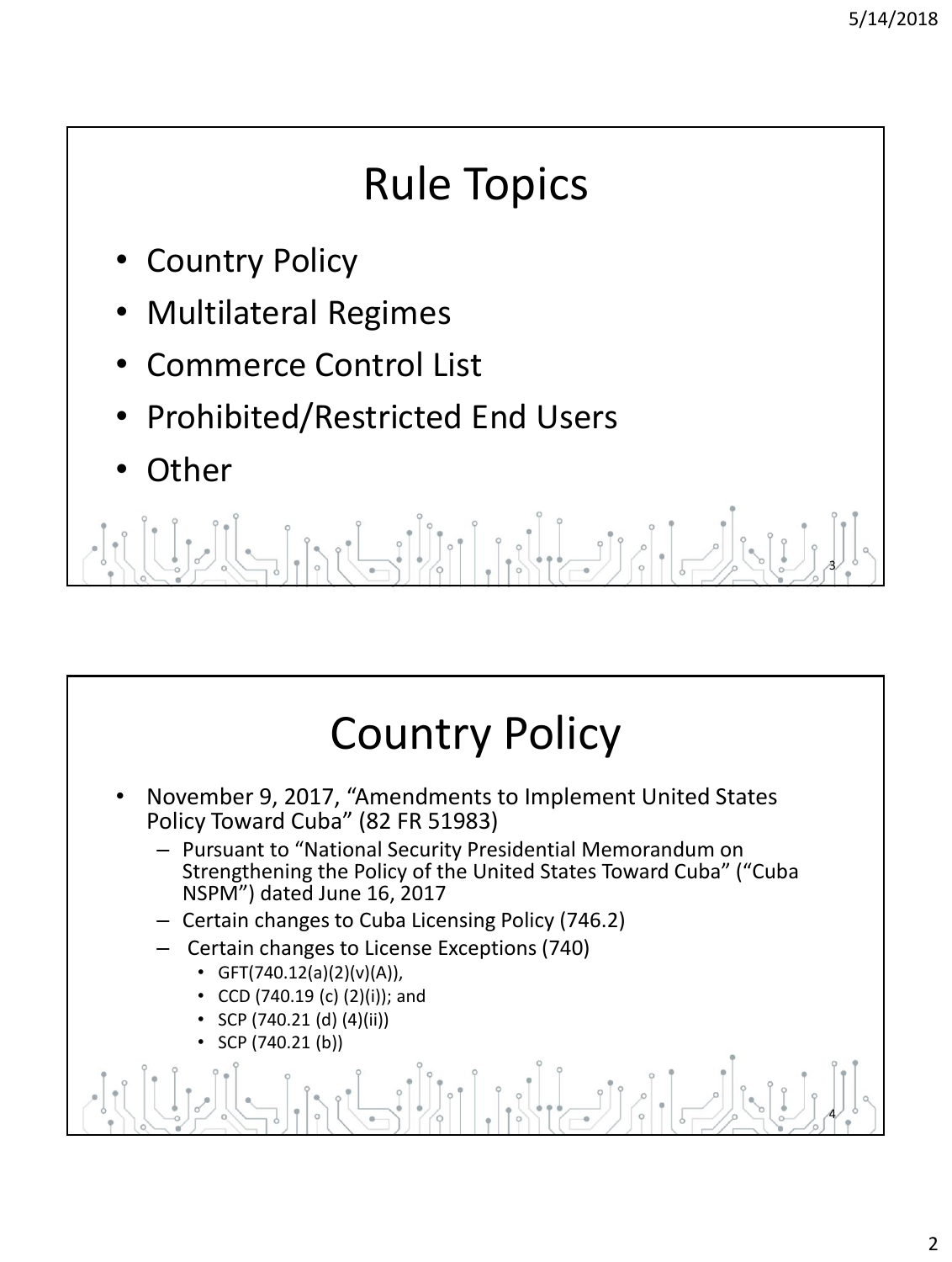## Multilateral Regimes

- Apr 2, 2018, 83 FR 13849, Australia Group
	- India Joined regime
	- Changes to Export Control Classification Numbers (ECCNs) 2B350, 2B351, 2B352, 1C353, 1C350
	- Corrections

5

### Commerce Control List Review

- Feb 12, 2018, 83 FR 5968 Energetic Materials, Armored and Protective "Equipment" and Military Electronics, comment period closed April 13, 2018
- Apr 5, 2018, 83 FR 14580, 0Y521 Tritium
	- Moved tritium targets and related development and production technology from 0Y521 ECCN series classification to longer term ECCNs as a result of NSG adoption of USG proposal for multilateral control of the items

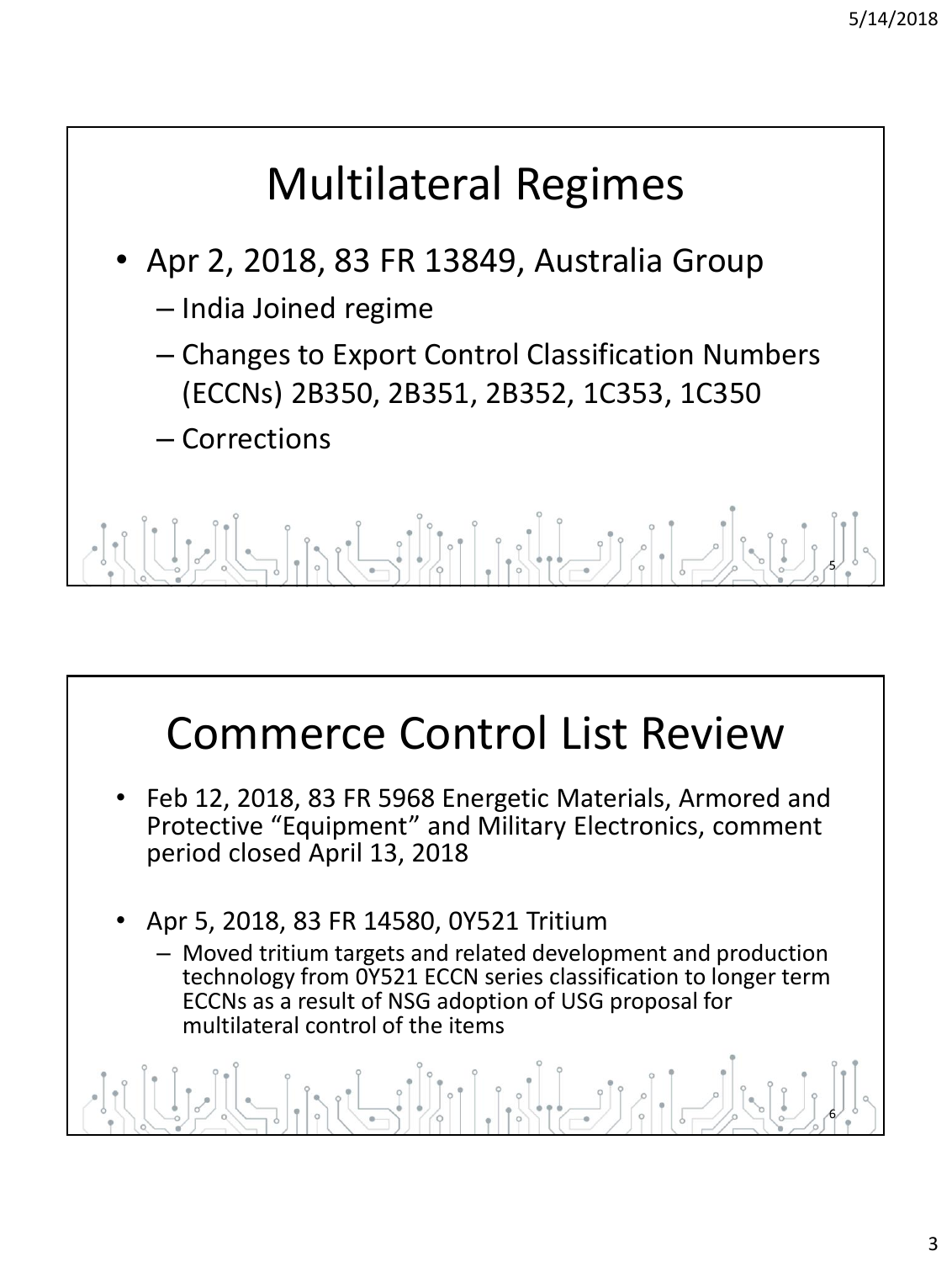#### Commerce Control List Review cont'd

- Tritium cont'd
- License requirement for exports and reexports of specified target assemblies and components for production of tritium under new ECCN 1A231 for NP and AT reasons for control
- Related "production" technology covered under existing ECCNs 1E001 and 1E201

7

# Prohibited/Restricted End Users

- Entity List Revisions
	- Dec 20, 2017, 82 FR 60304, 2 Russian entities
	- Jan 26, 2018, 83 FR 3577, Added 21 entities
	- Feb 16, 2018, 83 FR 6949, Added 21 Russian entities
	- Mar 22, 2018, 83 FR 12475, Added 23, Removed 2 and Corrected 12 entries

pul illia del grand

• Unverified List Revisions

8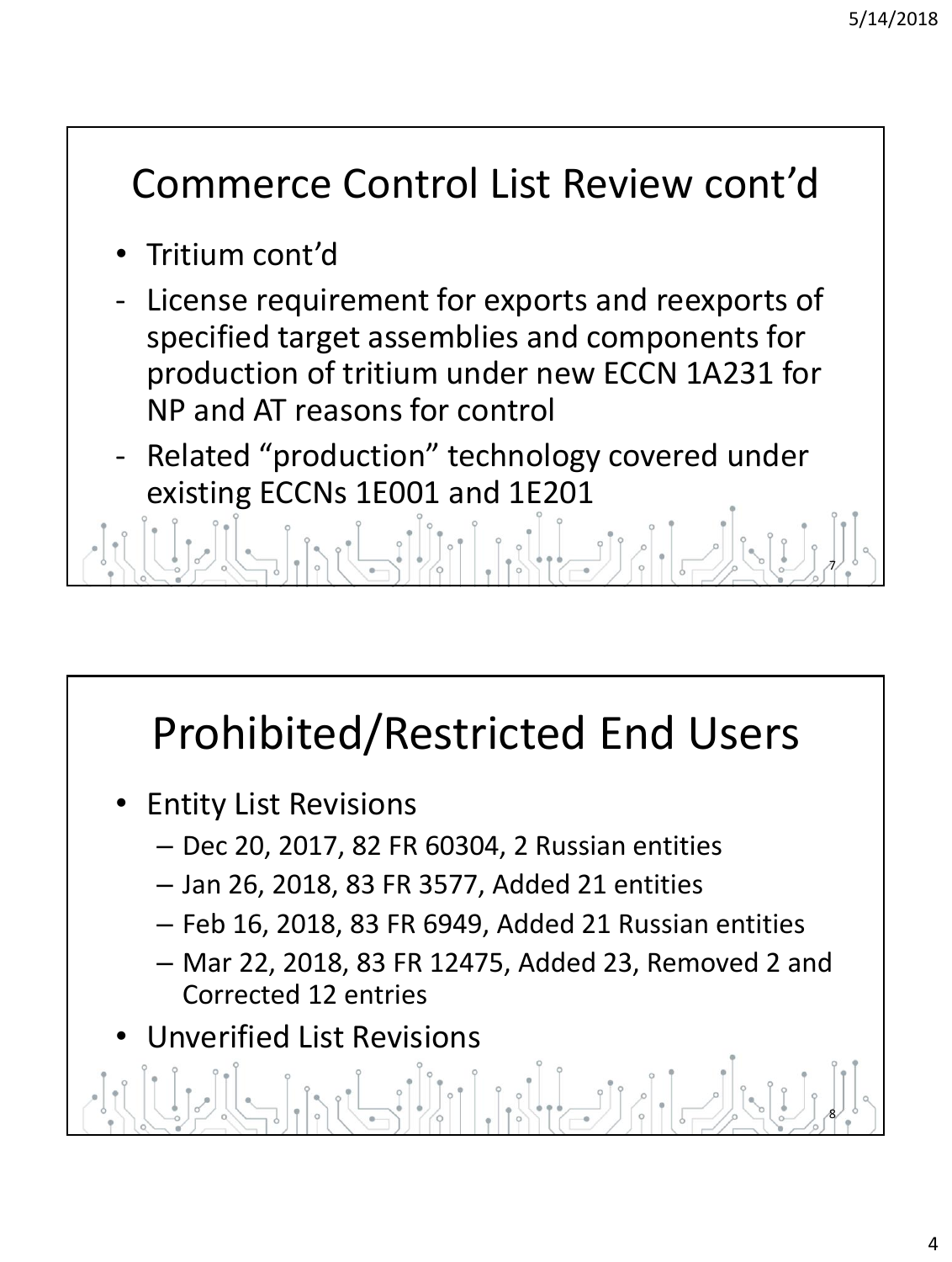9

# Validated End User (VEU) List

- VEU Revisions
	- Oct 23, 2017, "Amendments to Existing Validated End User Authorization in the People's Republic of China: Lam Research Service Co., Ltd." (82 FR 48925)

– More permissive treatment because the VEU authorization may be available

Editorial and Clarifications

- Clarifications
	- Nov 1, 2017, 82 FR 50511, LE GOV and STA
- Corrections
	- Dec 27, 2017, 82 FR 61153, editorial fixes
	- Jan 8, 2018, 83 FR 709, ECCNs 0D606, 0E606, and 8A609

10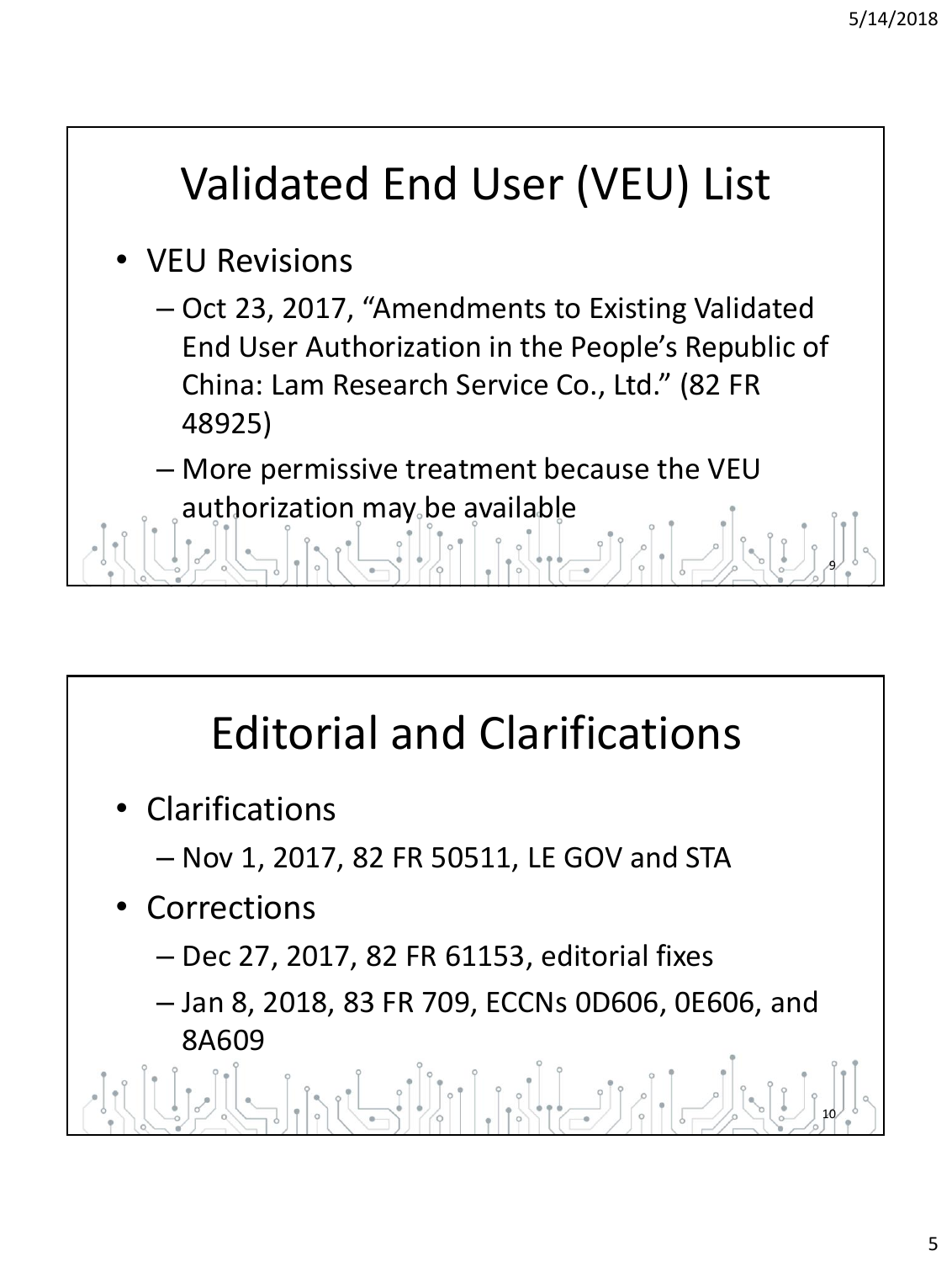# Up To The Minute News… 11



#### • **Department of Commerce, Bureau of Industry and Security (BIS)**:

- (202) 482-4811 (located in Washington, DC)
- (949) 660–0144 (located in Newport Beach, CA)
- (408) 998-8806 (located in San Jose, CA)
- E-mail: **[ECDOEXS@bis.doc.gov](mailto:ECDOEXS@bis.doc.gov)** (General questions about the EAR)
- E-mail: [RPD2@bis.doc.gov](mailto:RPD2@bis.doc.gov)
- (Regulatory interpretation, Advisory Opinions or to submit *De minimis* Reports)
- Anti-boycott Compliance Advice Line - (202) 482-2381
- Encryption (202) 482-0707
- **Department of State, Directorate of Defense Trade Controls (DTC):**
	- Licenses defense services and defense (munitions) articles.
	- (202) 663-1282
- **Department of the Treasury, Office of Foreign Assets Control (OFAC):**
	- OFAC administers and enforces economic and trade sanctions against targeted foreign countries, terrorism sponsoring organizations, and international narcotics traffickers.
	- (800) 540-6322